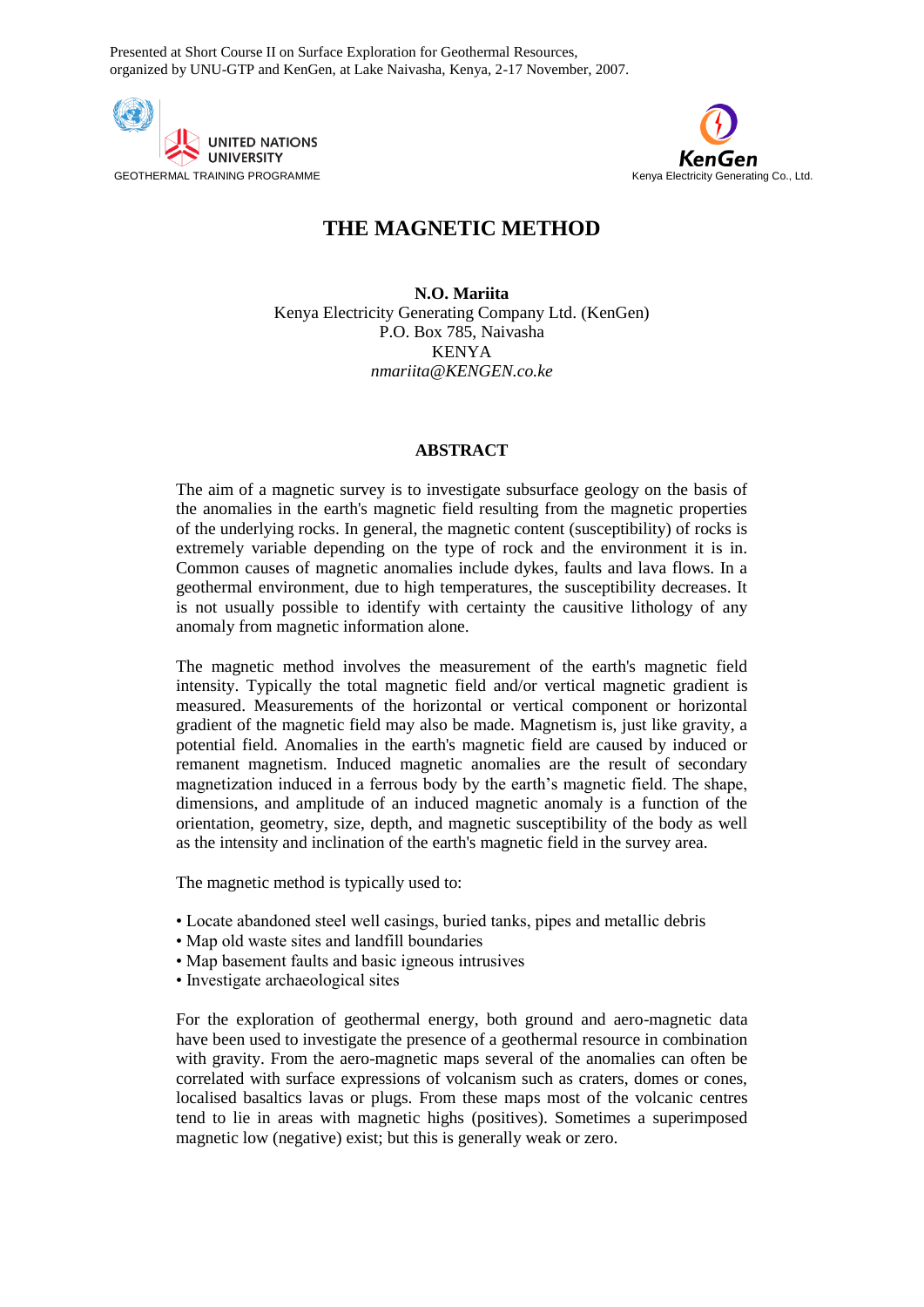### **1. INTRODUCTION**

Geophysicists have been able to develop a mathematical model for the earth's magnetic field, i.e., its shape and intensity across the surface of the earth, Magnetometer surveys indicate that there are many unexpected variations in this model, called "magnetic anomalies". A magnetic high anomaly is where the measured field strength is higher than the value predicted by the global model, and a magnetic low is where the measured field strength is lower than the value predicted by the global model.

Anomalies in the earth's magnetic field are caused by induced or remanent magnetism. Induced magnetic anomalies are the result of secondary magnetization induced in a ferrous body by the earth's magnetic field. Possible causes for magnetic highs include the presence of magnetically charged rocks in the subsurface. Magnetic prospecting looks for variations in the magnetic field of the earth that are caused by changes in the subsurface geologic structure or by differences in the magnetic properties of near-surface rocks. The inherent magnetism of rocks is called the magnetic susceptibility.

Sedimentary rocks generally have a very small magnetic susceptibility compared with igneous or metamorphic rocks, which tend to have a much higher magnetite (a common magnetic mineral) content. Most magnetic surveys are designed to map the geologic structure on or inside the basement rocks (the crystalline rocks that lie beneath the sedimentary layers) or to detect magnetic minerals directly.

The aim of a magnetic survey is to investigate subsurface geology on the basis of the anomalies in the earth's magnetic field resulting from the magnetic properties of the underlying rocks. In general, the magnetic content (susceptibility) of rocks is extremely variable depending on the type of rock and the environment it is in. Common causes of magnetic anomalies include dykes, faults and lava flows. Where the rocks have high magnetic susceptibility, the local magnetic field will be strong; where they have low magnetic susceptibility, it will be weaker. Rock units with higher susceptibility will show up as areas of high magnetic field strength. In a geothermal environment, due to high temperatures, the susceptibility decreases. Used with gravity, this method can be used to infer heat sources as seen from geothermal exploration at Olkaria. Ground magnetic measurements do provide more detailed information on sub-surface structures that could act as heat sources in comparison to aeromagnetic data. Magnetic gradient anomalies generally give a better definition of shallow buried features such as buried tanks and drums, but are less useful for investigating large geological features. Unlike EM surveys, the depth penetration of magnetic surveys is not impeded by high electrical ground conductivities associated with saline groundwater or high levels of contamination.

### **2. INSTRUMENTATION**

A magnetometer is a more complex instrument which measures both the orientation and strength of a magnetic field. When the magnetic field of a rock sample is measured, the result is actually a measure of the field as it is being effected by the earth's magnetic field, as well as any other large bodies of magnetic rock which are near by. Magnetometer surveys measure small, localised variations in the Earth's magnetic field. Magnetometers are highly accurate instruments, allowing the local magnetic field to be measured to accuracies of 0.002%. There are several types of instruments on the market. The common ones used for commercial applications are the proton precession, fluxgate, caesium vapour and gradiometer magnetometer systems. The systems operate on broadly similar principles utilising proton rich fluids surrounded by an electric coil. A momentary current is applied through the coil, which produces a corresponding magnetic field that temporarily polarises the protons. When the current is removed, the protons realign or precess into the orientation of the Earth's magnetic field. The precession generates a small electrical current in the surrounding coil, at a frequency directly proportional to the local magnetic field intensity. Gradiometers measure the magnetic field gradient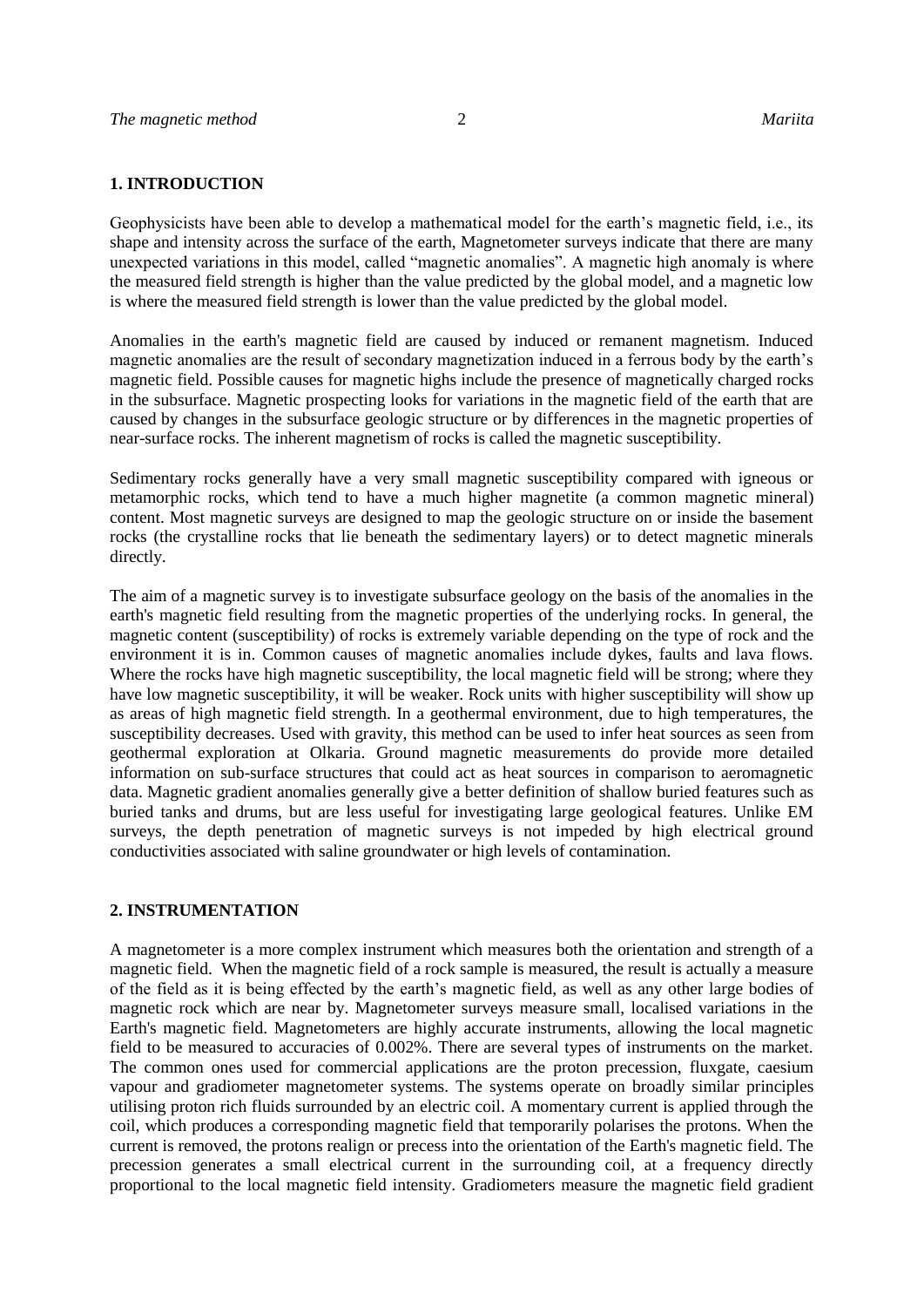rather than total field strength, which allows the removal of background noise. Gradiometers measure the magnetic field gradient rather than total field strength, which allows the removal of background noise.



FIGURE 1: Proton Precession magnetometers. (a) Geometrics G-856 (b) Geometrics G-858

# **3. DATA ACQUISITION**

Ground magnetic measurements are usually made with portable instruments at regular intervals along more or less straight and parallel lines which cover the survey area. Often the interval between measurement locations (stations) along the lines is less than the spacing between lines.

The magnetometer is operated by a single person. However, grid layout, surveying, or the buddy system may require the use of another technician. If two magnetometers are available production is usually doubled as the ordinary operation of the instrument itself is straightforward.

Intense fields from man-made electromagnetic sources can be a problem in magnetic surveys. Steel and other ferrous metals in the vicinity of a magnetometer can distort the data. Large belt buckles, etc., must be removed when operating the unit. A compass should be more than 3 m away from the magnetometer when measuring the field. A final test is to immobilize the magnetometer and take readings while the operator moves around the sensor. If the readings do not change by more than 1 or 2 nT,. On very precise surveys, the operator effect must be held under 1 nT. Most magnetometers are designed to operate in fairly intense 60-Hz and radio frequency fields. However extremely low frequency fields caused by equipment using direct current or the switching of large alternating currents can be a problem.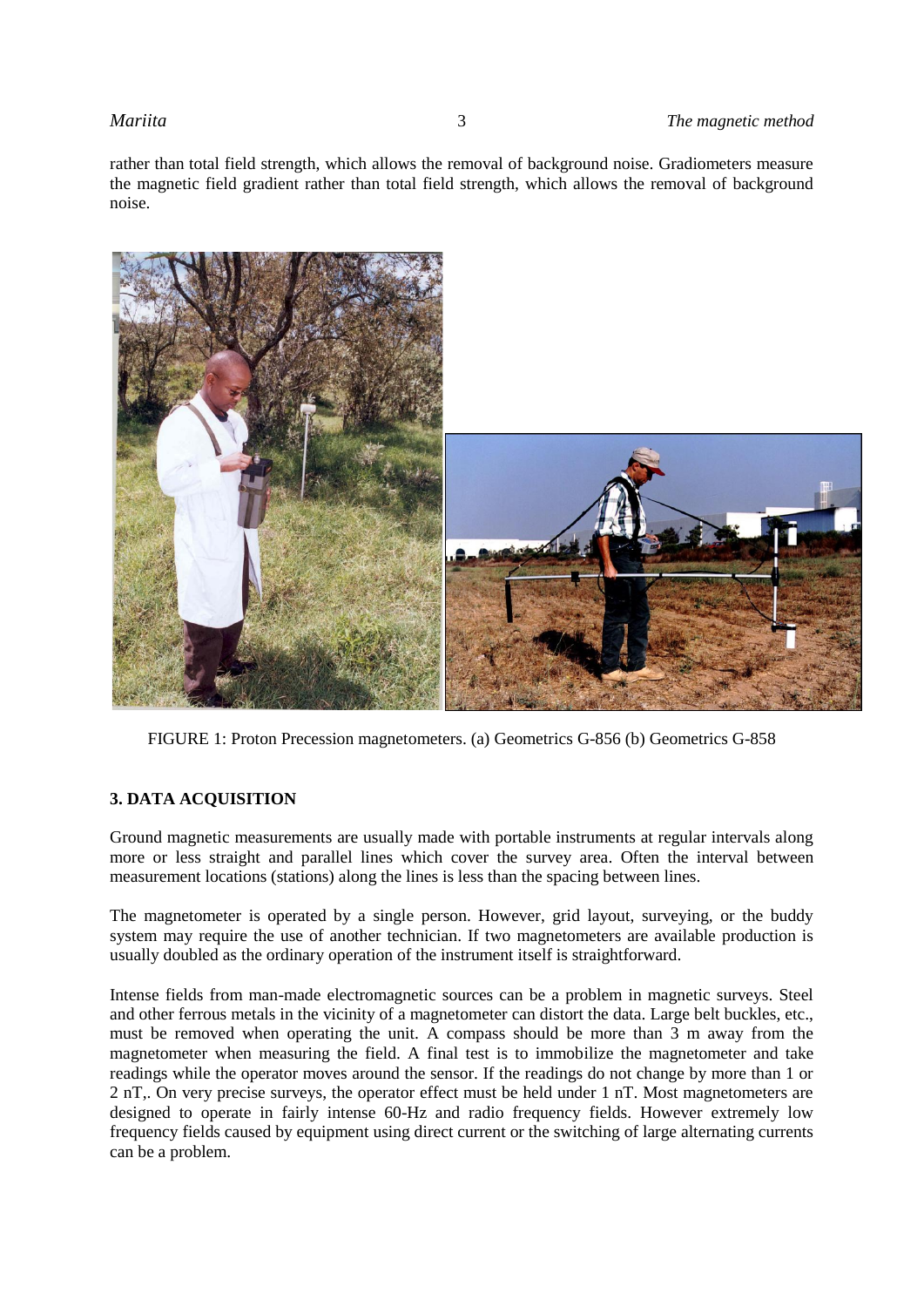To obtain a representative reading, the sensor should be operated well above the ground. This procedure is done because of the probability of collections of soil magnetite disturbing the reading near the ground. In rocky terrain where the rocks have some percentage of magnetite, sensor heights of up to 4 m have been used to remove near-surface effects.

Data recording methods will vary with the purpose of the survey and the amount of noise present. Methods include: taking three readings and averaging the results, taking three readings within a meter of the station and either recording each or recording the average. Some magnetometers can apply either of these methods and even do the averaging internally.

Items to be recorded in the field book for magnetics:

(a) Station location, including locations of lines with respect to permanent landmarks or surveyed points.

(b) Nearby sources of potential interference

For modern magnetometers, the time of the reading and the actual magnetic field readings are stored internally by the meter.

The experienced magnetics operator will be alert for the possible occurrence of the following conditions:

(a) Excessive gradients may be beyond the magnetometer's ability to make a stable measurement. Modern magnetometers give a quality factor for the reading. Multiple measurements at a station, minor adjustments of the station location and other adjustments of technique may be necessary to produce repeatable, representative data.

(b) Nearby metal objects may cause interference. Some items, such as automobiles, are obvious, but some subtle interference will be recognized only by the imaginative and observant magnetics operator. Old buried curbs and foundations, buried cans and bottles, power lines, fences, and other hidden factors can greatly affect magnetic readings.

Airborne surveys are now routinely flown at a ground clearance and grid interval that allows the recording, in great detail, over a wide area of a greater range of frequencies of the magnetic field responses from top to bottom of the subsurface. Aeromagnetic surveys are usually made with magnetometers borne by aircraft flying in parallel lines spaced two to four kilometres apart at an elevation of about 500 metres when exploring for petroleum deposits or geothermal prospects and in lines 0.5 to one kilometre apart roughly 200 metres above the ground when searching for mineral concentrations. Most of the data now being acquired from the air has the capacity to allow the interpreter to also resolve anomalies related to structures, the very features that are hoped to be focused on when beginning a ground exploration program.

## **4. DATA PROCESSING**

To make accurate magnetic anomaly maps, temporal changes in the earth's field during the period of the survey must be considered. Normal changes during a day, sometimes called diurnal drift, are a few tens of nT but changes of hundreds or thousands of nT may occur over a few hours during magnetic storms. During severe magnetic storms, which occur infrequently, magnetic surveys should not be made. The correction for diurnal drift can be made by repeat measurements of a base station at frequent intervals. The measurements at field stations are then corrected for temporal variations by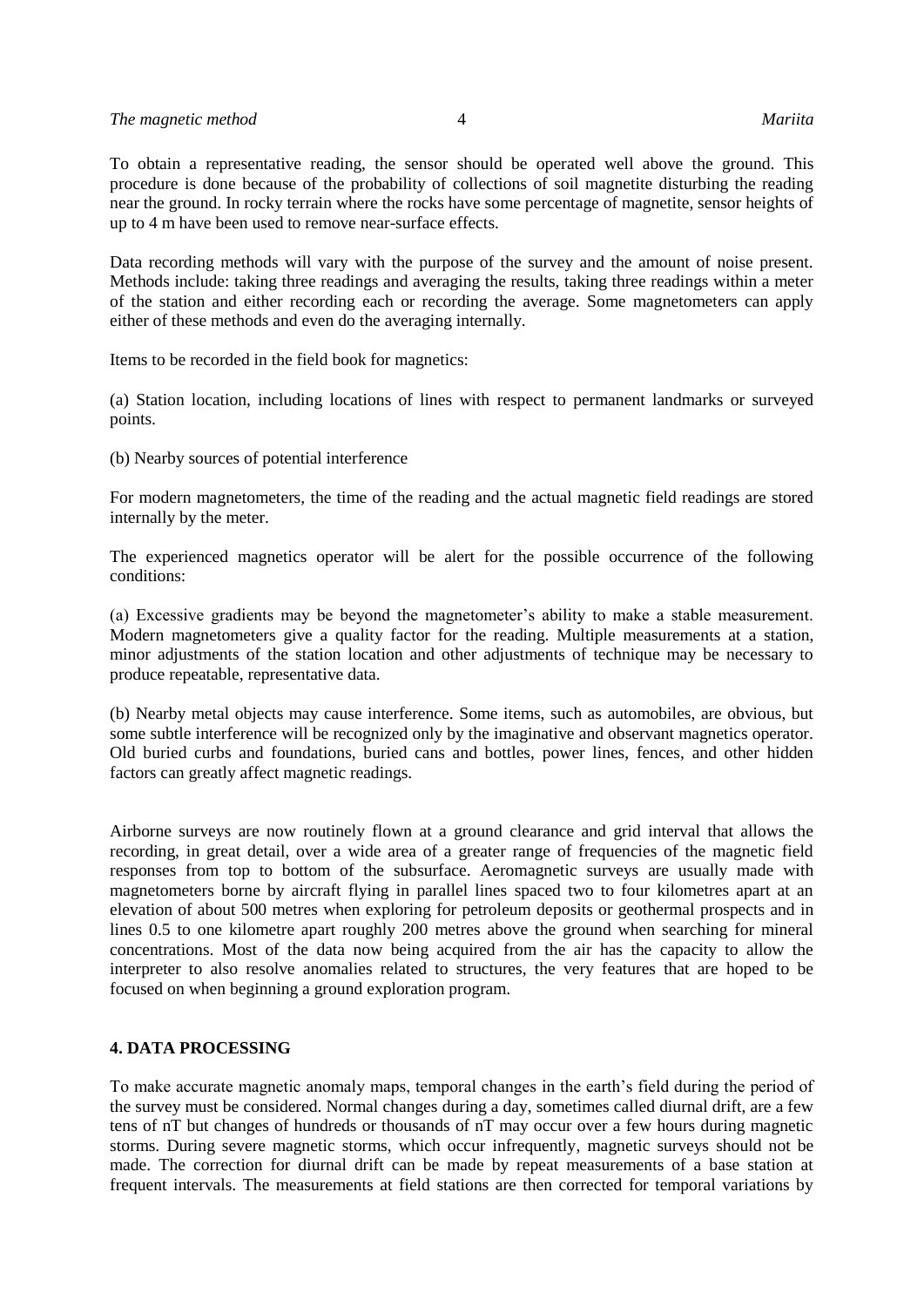assuming a linear change of the field between repeat base station readings. Continuously recording magnetometers can also be used at fixed base sites to monitor the temporal changes. If time is accurately recorded at both base site and field location, the field data can be corrected by subtraction of the variations at the base site.

After all corrections have been made, magnetic survey data are usually displayed as individual profiles (Figure 2) or as contour maps (Figure 3). Identification of anomalies caused by cultural features, such as railroads, pipelines, and bridges is commonly made using field observations and maps showing such features.



FIGURE 2: A magnetic reading profile across a dyke

## **5. DATA INTERPRETATION**

Total magnetic disturbances or anomalies are highly variable in shape and amplitude; they are almost always asymmetrical, sometimes appear complex even from simple sources, and usually portray the combined effects of several sources. An infinite number of possible sources can produce a given anomaly, giving rise to the term ambiguity.

Individual magnetic anomalies - magnetic signatures different from the background- consist of a high and a low (dipole) compared to the average field. In the Southern Hemisphere the high is located to the north and the low to the south of the magnetic body. The position and size of the anomaly depend on the position and size of the magnetic body. A change in latitude will also affect the positioning of anomalies over the magnetic body. This allows the geoscientists to interpret the position of the body which has caused the anomalous reading. Often however the reading is complicated because of the position of the body in relation to other rocks, its size, and what happens to the body at depth.

Data are usually displayed in the form of a contour map of the magnetic field, but interpretation is often made on profiles. From these maps and profiles geoscientists can locate magnetic bodies (even if they are not outcropping at the surface), interpret the nature of geological boundaries at depth, find faults etc. Like all contoured maps, when the lines are close together they represent a steep gradient or change in values. When lines are widely spaced they represent shallow gradient or slow change in value. A modern technique is to plot the magnetic data as a colour image (red=high, blue=low and all the shades in between representing the values in between). This gives an image which is easy to read such as that shown in Figure 3.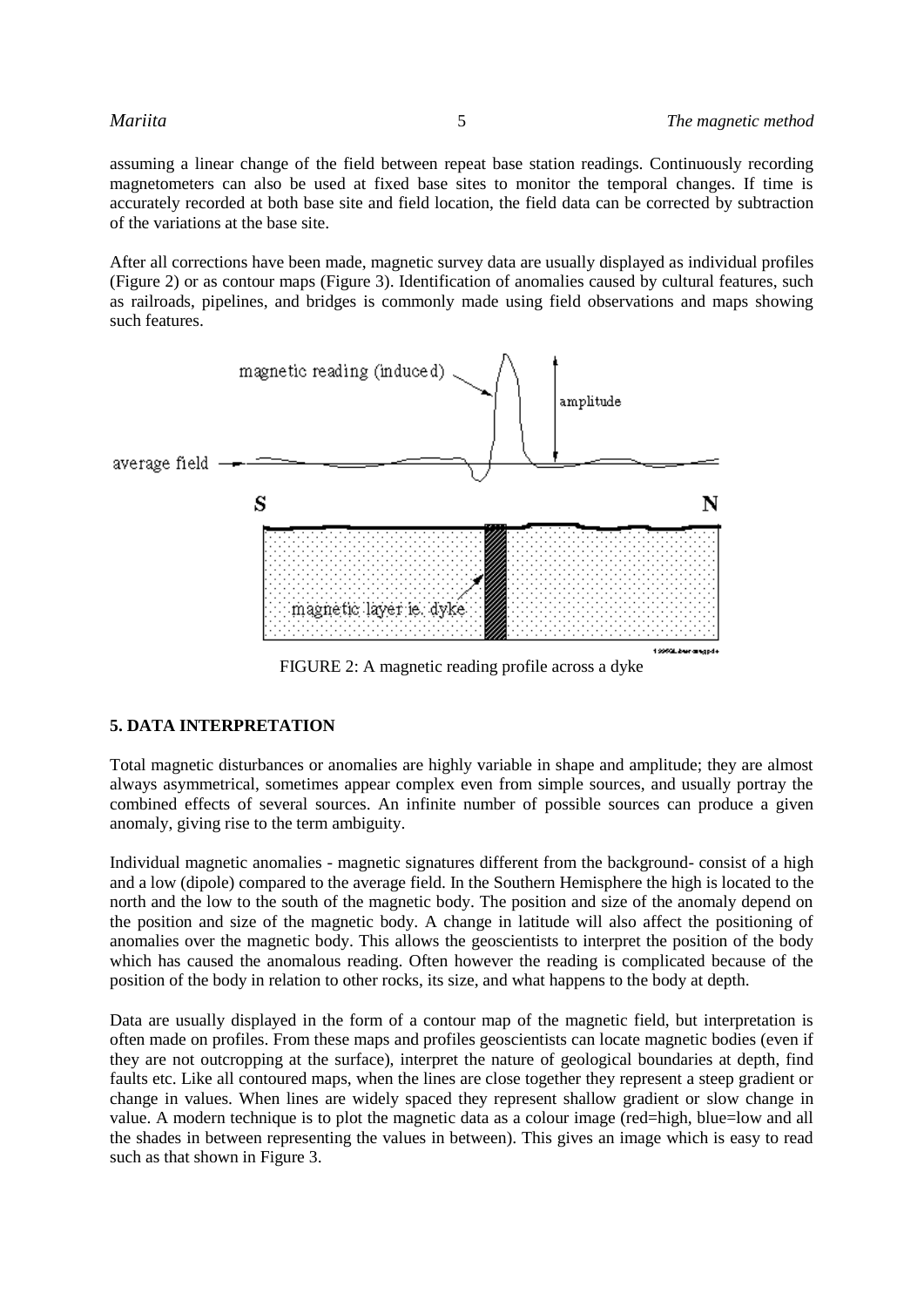When interpreting the aeromagnetic image it is useful to know that magnetite is found in greater concentrations in igneous and metamorphic rocks. Magnetite can also be weathered or leached from rocks and re-deposited in other locations, such as faults. In a geothermal environment, this is a very useful feature as it may indicate the presence of faults, target for drilling.



FIGURE 3: Magnetic Survey contour map to locate pits containing buried Metallic Containers

### **6. RESULTS FROM AEROMAGNETIC SURVEYS OF OLKARIA GEOTHERMAL FIELD, KENYA**

Residual aeromagnetic data acquired within the Rift Valley shows that the Greater Olkaria Geothermal Area has a positive anomaly that has a NW-SE trend. The positive magnetic anomaly separates two negative anomalies to the south and the north. The negative anomalies correspond to normally magnetized rocks. The positive anomaly occurs in a demagnetized zone corresponding to the heat source that is silicic origin. This provides some evidence for heat source at a temperature above the Curie point of Magnetite (above  $575^{\circ}$ C) close to the surface.

The occurrence of magnetic and gravity anomalies at the intersections of NE and NW rift faults, is an indication of distinct near surface heat sources controlling the reservoir characteristics of the geothermal systems.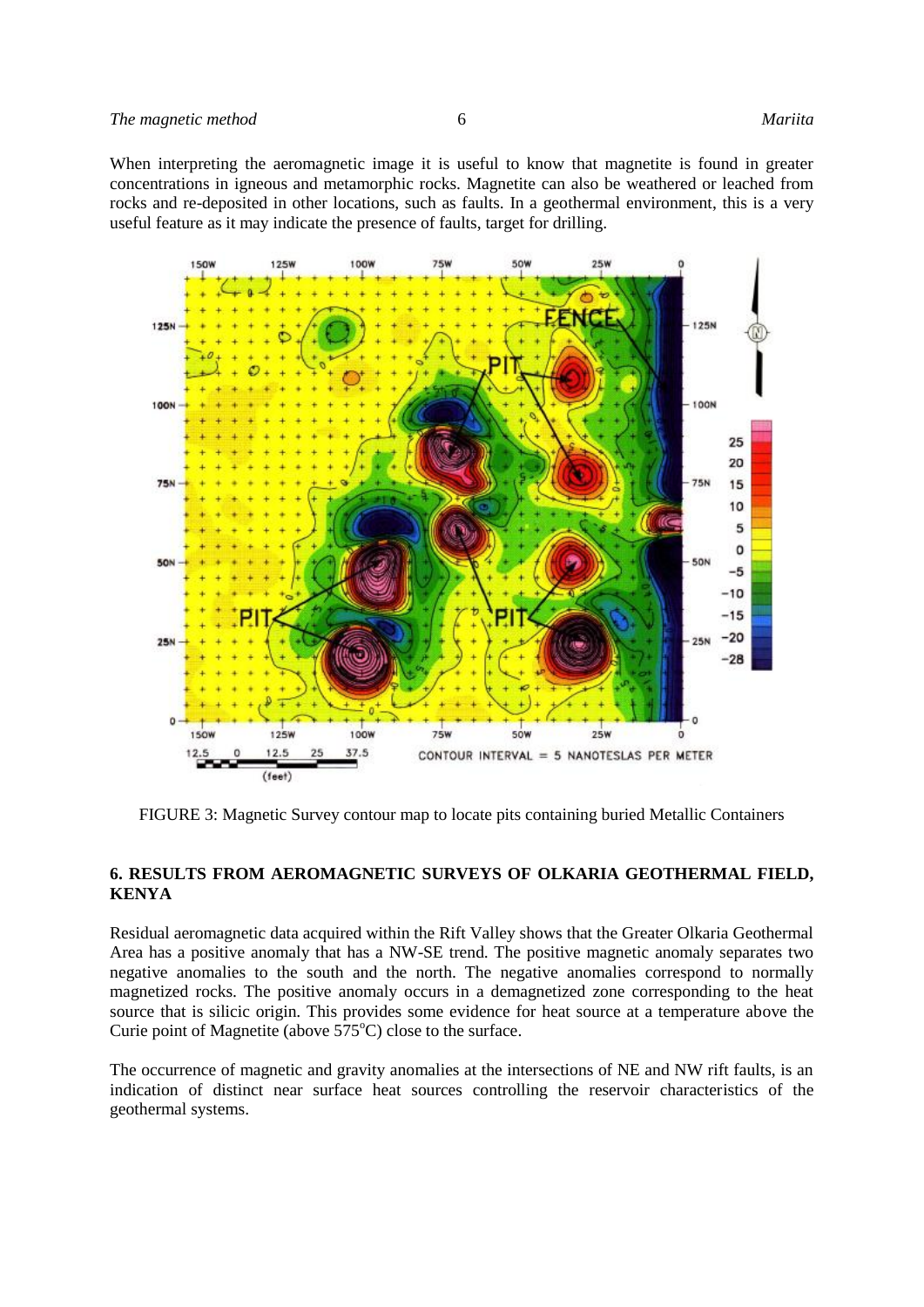

FIGURE 4: Total magnetic intensity over the Greater Olkaria area

# **7. COSTS OF MAGNETIC SURVEYS**

Magnetic surveying is ideal for both reconnaissance and focused surveys. It is expedient and cost effective, covers more ground in less time, and requires a minimum of field support. The portability of the instruments makes magnetic surveying well suited to sites with topographic variations. The costs are much lower if the equipment belongs to the client.

Estimate of the cost of a ground magnetic survey is derived from the parameters designed for the survey such as the size of the area, topography and station spacing. These can be modified to reduce cost without causing significant degradation of data quality. Economic factors governing a ground survey include:

- o It takes 30 seconds to take a reading
- o Mobilization and demobilization will require 1/2 day each
- o Total person-hours required for processing, interpretation and report preparation is the same as total person-hours in the field
- o Estimate the diurnal component of the field by continuously monitoring the field at a base station. Thus, one will need to rent two instruments and supply field crews for both.
- o Field hands make \$10/hour, and two are required at all times in the field with the survey instrument. One is required at all times to monitor the base station instrument.
- o Field hands will only work 8 hours per day.
- o Data processing, interpretation and report writing make \$20/hour